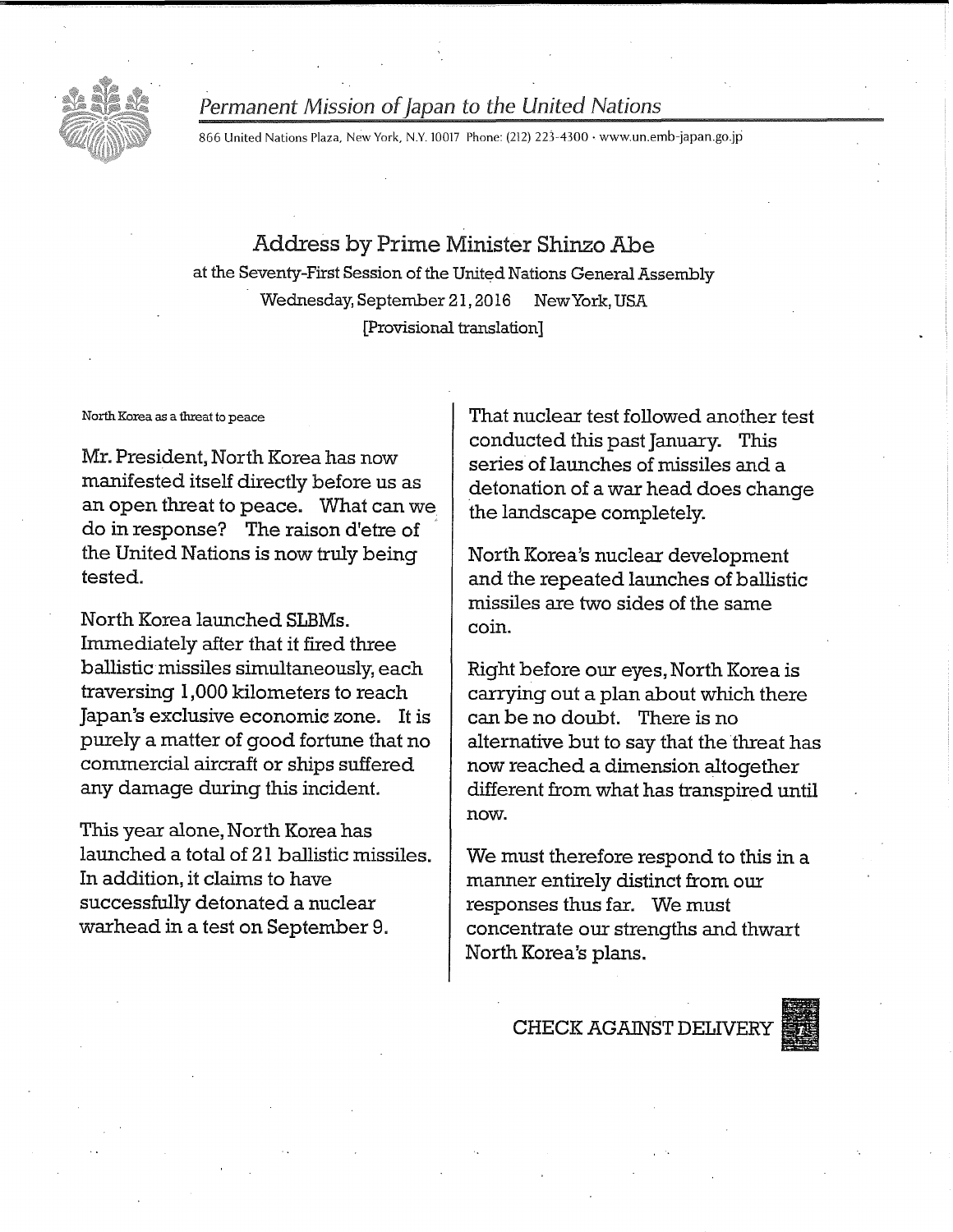Immediately upon hearing the report of the nuclear test, I telephoned President Barack Obama of the United States. After that I also held telephone talks with President Park Geun-hye of the Republic of Korea.We all agreed that our three countries will demonstrate a resolute attitude towards North Korea, acting in close coordination.

Next is the United Nations' turn on the stage. Now is the time for the Security Council to indicate an unmistakable attitude towards this threat of a new dimension.

## Leading Security Council discussions

It was only four months ago that President Obama visited Hiroshima, where countless innocent citizens fell victim to the first atomic bomb ever detonated.

It was a day on which we renewed pledges. However much time it may take, we must never, even for the briefest moment, let up in our efforts towards the total elimination of nuclear weapons. Our pledges on that day linked both sides of the Pacific and gained new strength.

Despite this, North Korea is now escalating its provocations. This is a challenge posed to the conscience of humankind. Were we to overlook it, how would we justify it to our own consciences?

Peace is something very much like glass. When well-polished and transparent, we are not conscious of its presence. And a small crack can be overlooked for a while without giving rise to any changes.

But before you know it, the crack expands and the glass in time shatters with a crash. That is why day in and day out we must continuously foster the habit of mind of handling glass with great care so that no cracks form.

I believe the original intention of the United Nations, created in the wake of two world wars, was that kind of keen awareness.

For that very reason, it would simply be unacceptable to continue to tolerate military provocation. It is because that would be an act equivalent to openly and in broad daylight setting a crack into glass.

Moreover, the threat to peace now manifest before us, and the nature of the military provocation North Korea has persisted with, are substantially more serious than before.

Ballistic missiles to be launched from submarines. Nuclear warheads to be mounted on ballistic missiles. North Korea is without a doubt poised to have these in its possession.

And the country carrying this out is a country that abducted a large number

CHECK AGAINST DEMVERY

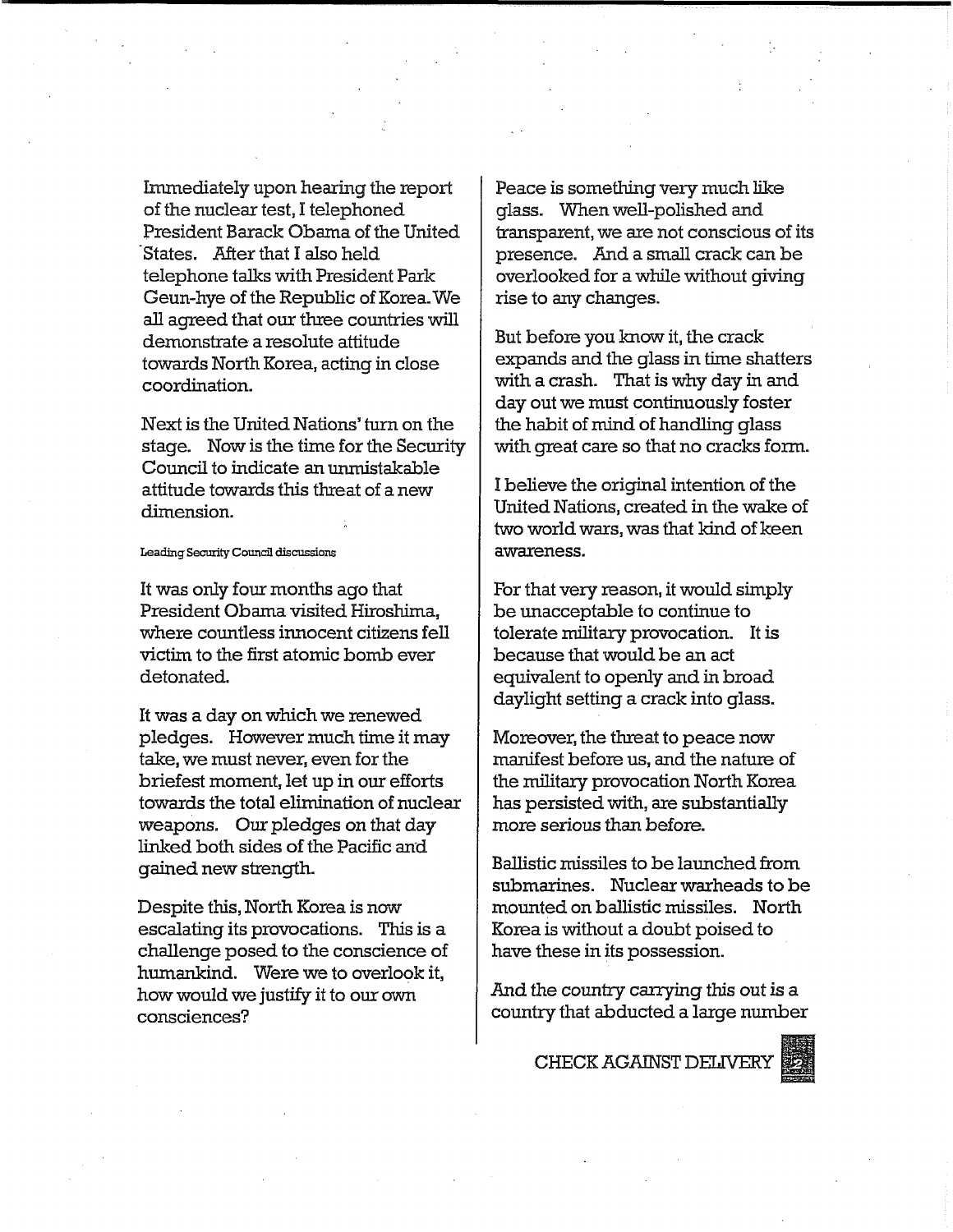of Japanese, including a girl aged 13 at the time, and deprived them of their peaceful lives, not allowing them to return to their homeland even now.

It is a country that tramples human rights, where no heed whatsoever is paid to restraints on or balances of power. It is a country pushing ahead with a buildup of arms including nuclear weapons and missiles while paying no attention to the plight of its citizens.

The threat to the international community has become increasingly grave and all the more realistic. It demands a new means of addressing it, altogether different from what we applied until yesterday.

Mr. President, this December, Japan will mark the 60th anniversary of its accession to the United Nations.

And 62 years have passed if we count from when the peaceful toll of the bronze bell sent by a Japanese citizen began sounding in the front gardens of the UN grounds on the International Day of Peace each year.

That bell was cast by melting down within the mold coins sent by the Pope. Coins and medals sent by children and adults from more than 60 countries around the world were melted to cast it. What was the wish of the Japanese people contained therein?

Sixty years ago, what the Japanese who had attained a seat in this distinguished Chamber sought from the depths of their hearts, and thereafter consistently and absolutely unfailingly wished for and advocated for was, single-mindedly, world peace and the elimination of nuclear weapons.

It was a pledge to be passed down for generations not to stop walking along the path which would make that a reality.

Mr. President, on this occasion today, I had originally intended to look back on the path we have walked these 60 years and convey a quiet reflection on how Japan has travelled that road, aiming at world peace and prosperity.

However, now, with the North Korea threat reaching a new level, I feel I must state my determination in light of Japan having upheld its pledge these 60 years.

Now, as the world concentrates on whether the United Nations will thwart North Korea's ambitions or the Security Council will be able to confront North Korea in a united way, Japan, as a Security Council member, will lead the Security Council's discussions.

This, I wish to declare absolutely as my resolution before the distinguished

CHECK AGAINST DELIVERY

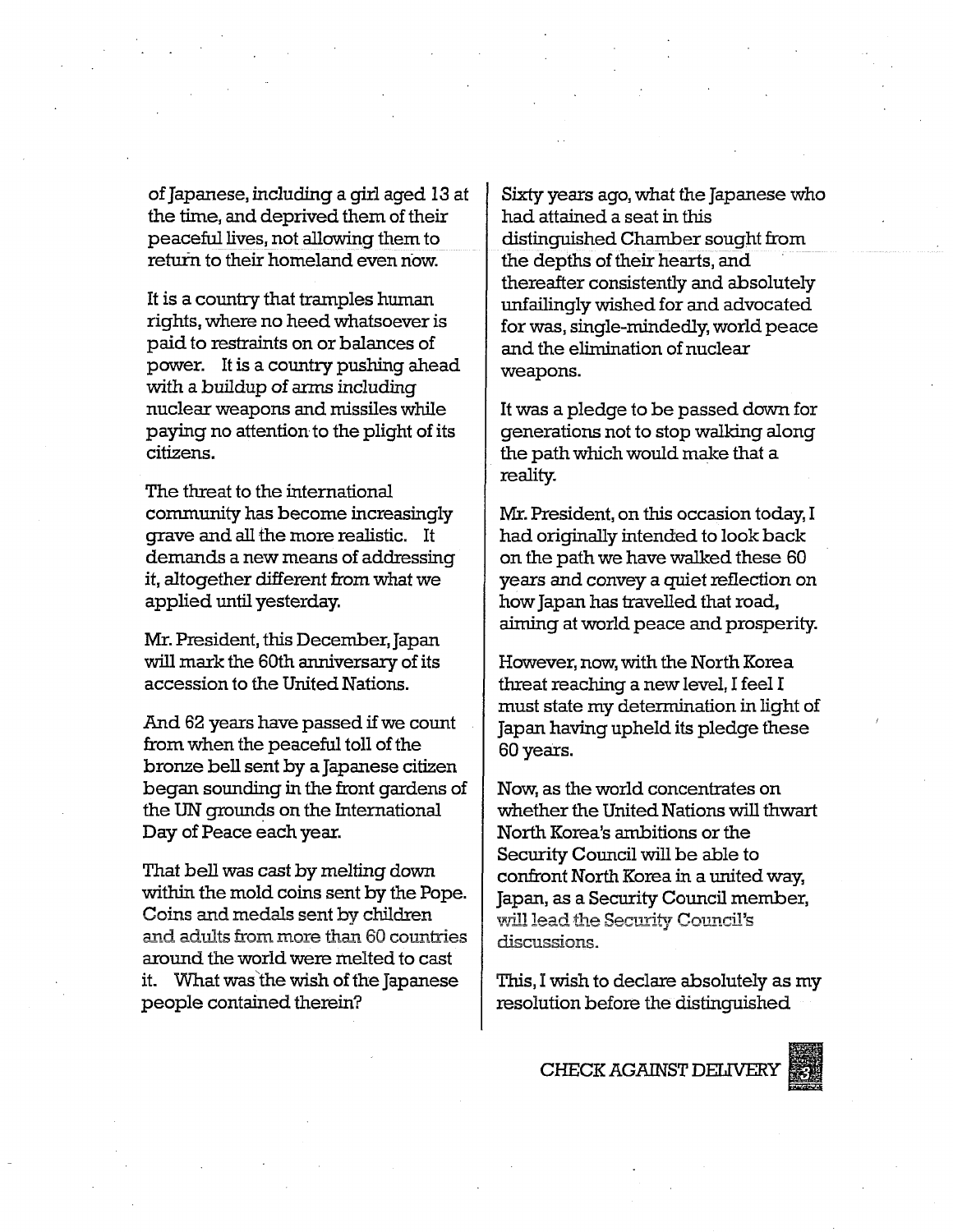national representatives gathered here in the General Assembly chamber.

## Bringing the rule of law to the seas

Mr. President, no matter the issue facing us, or exactly since we are faced with many challenges, Japan, which marks its 60th year since accession, will spare no effort to strengthen the United Nations.

The cumulative total of the assessed contributions to the UN and assessed contributions to peacekeeping operations that Japan has paid in, as a simple tally of the book value of those contributions, easily exceeds 20 billion U.S. dollars.

The one and only country whose total amount of financial contributions surpass those of Japan over the past 30 years is the United States.

In addition, our track record of development assistance amounts to 334.5 billion U.S. dollars, again as a simple tally of the then book value.

In my view, the United Nations has had three great causes pervading its history.

These are the devotion to peace, the pursuit of growth, and the desire for a world free of injustice and unfairness.

I believe you will recognize that Japan is a country that has made all-out

efforts regarding each of those causes over these 60 years.

Above all, growth serves as the foundation for all. Only when there is growth does peace take root and can injustices be rectified over time.

Take a look and see how greater Asia has now surpassed any other region on earth for the size of its population living under democracy. This is precisely the fruit of the growth that Asia came to enjoy since the mid-1980's, which happens also to be the period since Japanese companies began their vigorous direct investments in Asian nations.

It is only through a free and open trade and investment environment that Japan was able to grow. This is the very same thing that has conferred the prosperity of the present day on the countries of Asia.

Peace, stability, and security of the seas as well as freedom of navigation and overflight are the basis for the peace and prosperity of the international community.

Should there be disputes, the international community must adhere strictly to the principles that states shall make their claims based on international law, they shall not use force or coercion in trying to drive their claims, and they shall seek to settle disputes by peaceful means.

CHECK AGAINST DELIVERY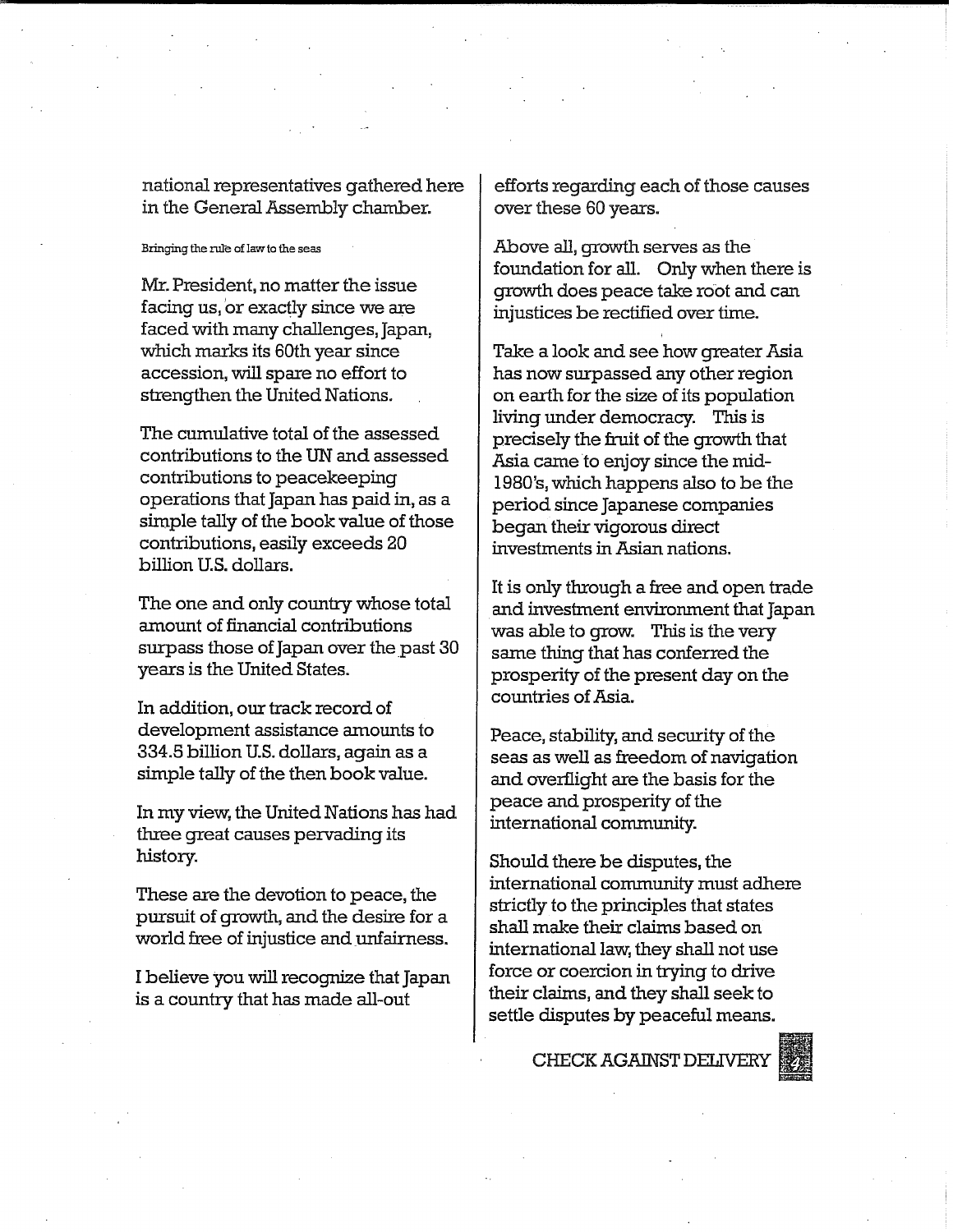Japan will continue to stand without fail on the side that upholds a world order that is open, free, and unwavering in adhering to the rule of law and international rules.

Let me also say that at the core of the Japanese government I have formed a special team which I lead directly that is working to further the Sustainable Development Goals (SDGs).

The Government of Japan will accelerate the work towards early conclusion of the Paris Agreement on climate change and will carry out without fail its pledge to provide 1.3 trillion yen of assistance for developing countries in 2020.

Japan will spare no effort in strengthening the United Nations in the 60 years to come just as it did over the past 60 years. I wish to pledge this grounded in trust in the Japanese people.

### This is Japan's UN Spirit

The person was seen unexpectedly on a corner in Juba. The location was a place where members of a Japan Ground Self-Defense Force engineering unit were in the midst of activities wearing the blue helmets of the United Nations.

"I am really thankful that Japan is building roads. I place my full confidence in you. Isn't there

anything I can do? Let me help you. I don't need anything in return."

Again the next day, and the day after that, the man appeared at the worksite where an arterial road was being laid in the capital of South Sudan, the UN's youngest member state. From the third day, the man began doing the work that he knew would be necessary, and ultimately he continued working together with the members of the Self-Defense Force for eight days.

On the day they went separate ways, as they were patting each other on the :;back while regretting they had to part, it goes without saying that our engineering unit members, who had heard nothing but words of thanks from this man, were deeply moved.

Juma Ago Isaac. The SDF members each wrote the name of this otherwise nameless man from South Sudan in their notebooks to remember him.

Mr. President, no matter what the job or where, the Japanese engaged in international cooperation there at the local worksites always consider this kind of encounter to be the greatest pleasure.

Wherever they go, the nameless people there wake up to their own abilities and realize that nationbuilding begins from the very place where they themselves are standing. The Japanese witnessing this are

CHECK AGAINST DELIVERY